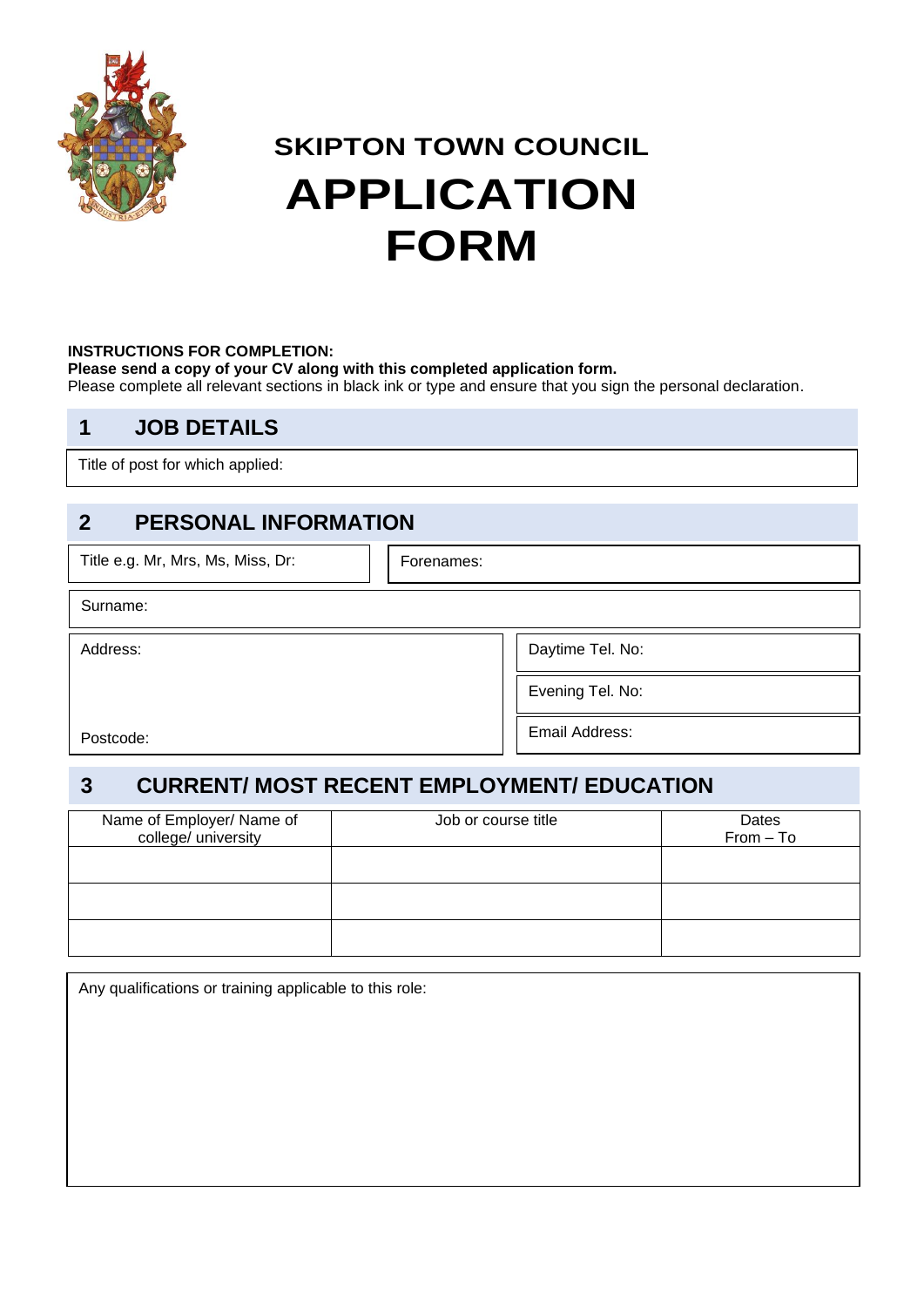#### **4 ADDITIONAL INFORMATION**

For this role you should attach an up to date CV to support your application.

Please include either on your CV or in this section details of any experience you may have which is relevant to this role.

Please also state why you are interested in the role.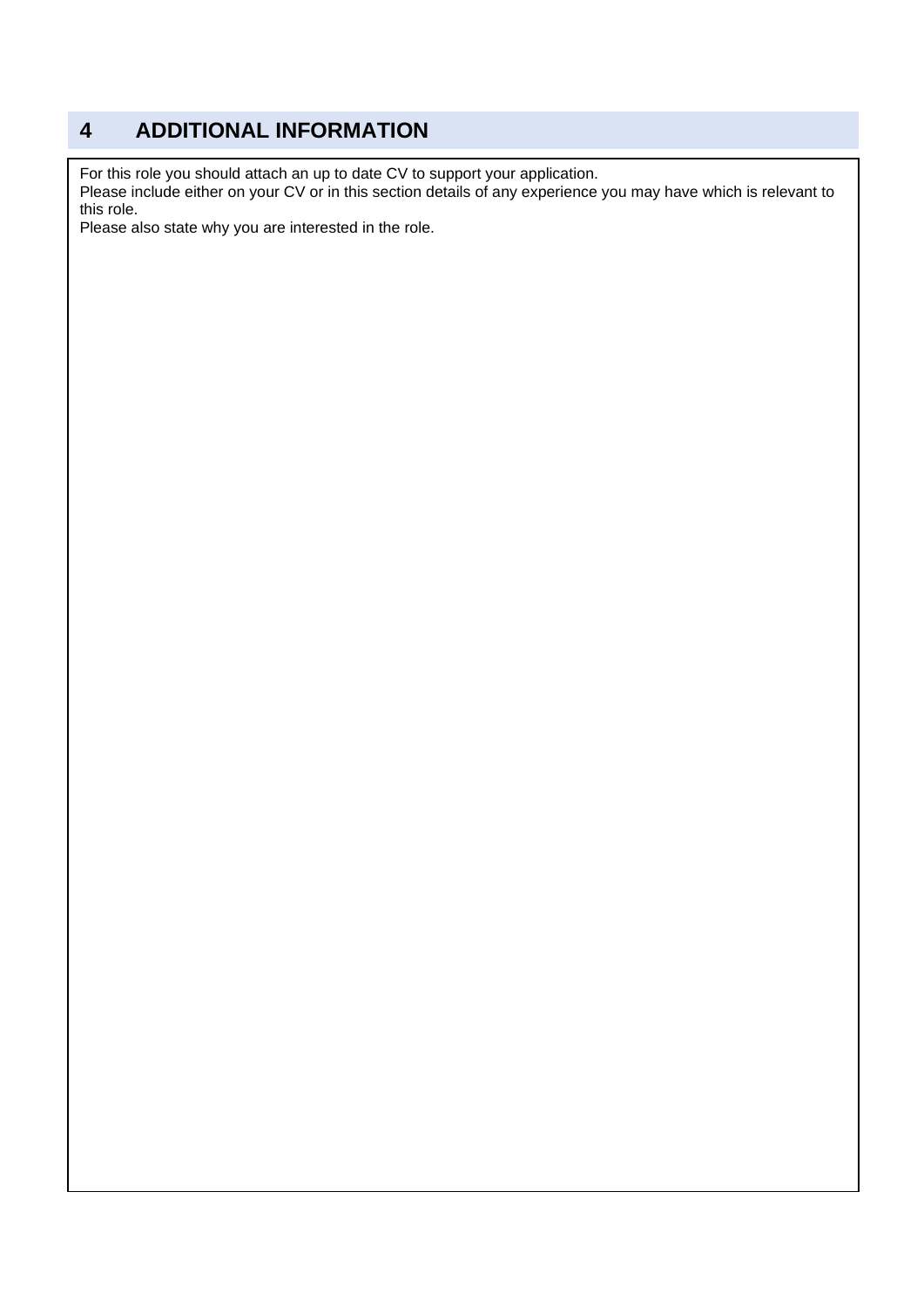| 5 | <b>DRIVING LICENSE</b>                 |                                                                |                                   |                                                                                                                    |
|---|----------------------------------------|----------------------------------------------------------------|-----------------------------------|--------------------------------------------------------------------------------------------------------------------|
|   | Do you hold a current Driving License? |                                                                | YESI                              | NO <sub>1</sub>                                                                                                    |
|   |                                        | Please indicate which type by ticking the appropriate box(es): |                                   |                                                                                                                    |
|   | Provisional $\Box$                     | Standard Full $\Box$                                           | LGV (Arctic $\Box$ Rigid $\Box$ ) | PSV                                                                                                                |
|   | have applied.                          |                                                                |                                   | This information will be considered only if a driving license is an essential requirement of the job for which you |

#### **6 REFEREES**

Please give details of two people in position of responsibility (not relatives) who will act as referees. One of these should be your current (or most recent employer, or your college tutor. An offer of appointment will be subject to satisfactory references.

#### FIRST REFEREE SECOND REFEREE

| Name:                                         | Name:                                         |
|-----------------------------------------------|-----------------------------------------------|
| Job Title:                                    | Job Title:                                    |
| Address:                                      | Address:                                      |
| Tel. No:                                      | Tel. No:                                      |
| Name by which you are known to your referee:  | Name by which you are known to your referee:  |
| Relationship to you e.g. manager, supervisor: | Relationship to you e.g. manager, supervisor: |

#### **7 SPECIAL ARRANGEMENTS**

If you have a disability as defined by the Equality Act 2010 and require reasonable adjustments to be made during the recruitment process, please indicate how we can assist: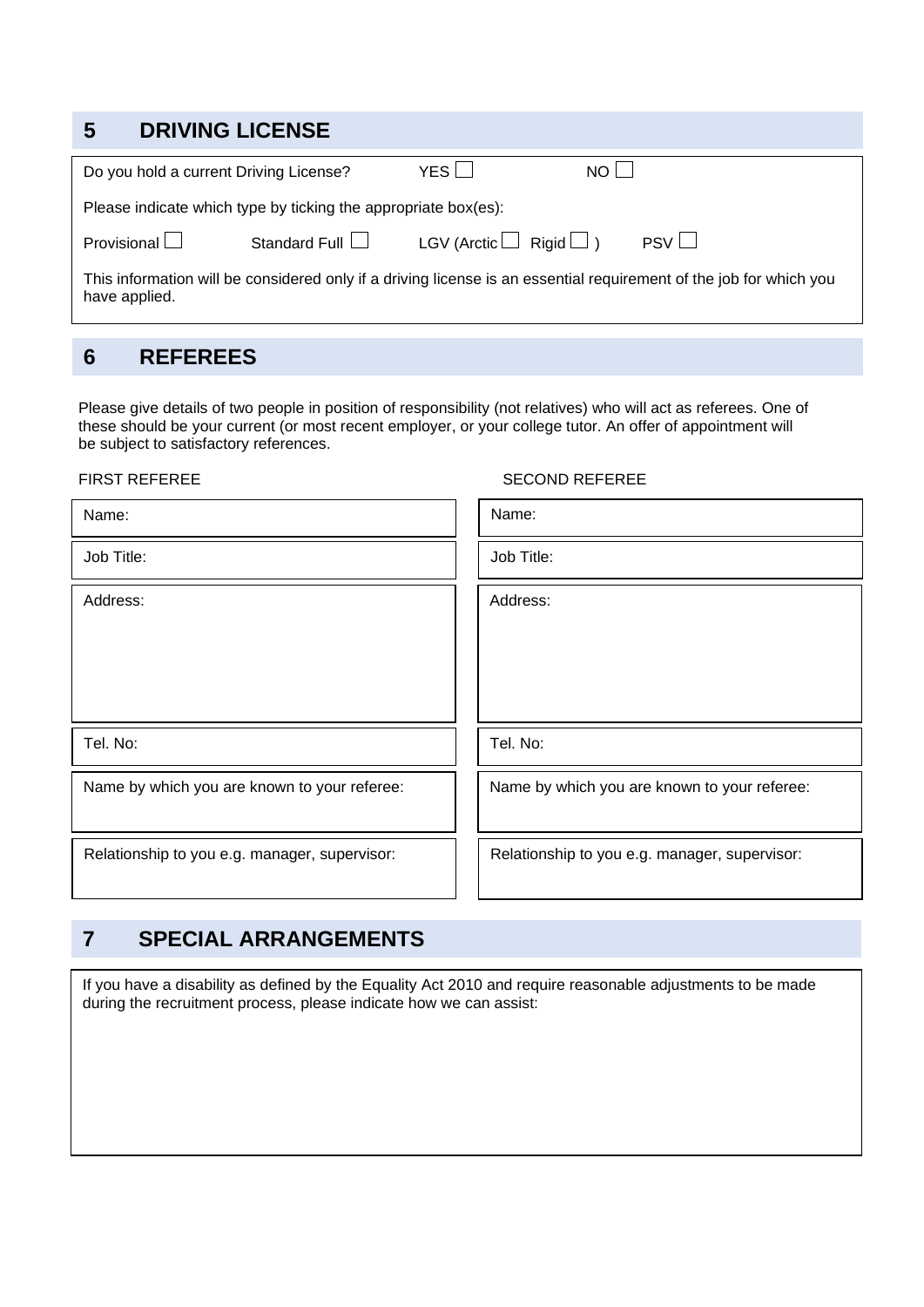#### **8 CRIMINAL CONVICTIONS**

A criminal conviction will not necessarily be a bar to recruitment and applicants will be considered on their merits. However for certain jobs it is unlawful for Local Authorities to recruit people with certain convictions hence the need for the following information.

For applicants for certain jobs the council may require a Disclosure from the Disclosure Barring Service. This will apply to successful candidates only. Information about whether a Disclosure will be required will be provided in the job pack accompanying this form.

Under the Rehabilitation of Offenders Act 1974 you may be entitled to answer "no" to this question even if you have, in the past, been subjected to criminal proceedings resulting in conviction(s). However, certain types of employment, especially those with access to children, are excluded under the Rehabilitation of Offenders Act 1974 (Exemptions) 1975, from the protection of the Act. It is therefore, suggested that you take appropriate advice if you are in any doubt as to the correct answer to give.

Have you ever been convicted of any criminal offence?  $YES \Box$ 

If yes, please specify date of conviction, court, nature of offence and sentence imposed. These can be placed in a sealed envelope and returned with your application.

#### **9 RELATIONSHIP**

If you are the parent, grandparent, partner, child, stepchild, adopted child, grandchild, brother, sister, uncle, aunt, nephew, niece of an existing councillor or officer of the council or of the partner of such persons, please provide the name of that person and the nature of the relationship below.

………………………………………………………………………………………………………………………………….

### **10 DISQUALIFICATION**

The council will disqualify any applicant who directly or indirectly seeks the support of any councillor or officer for any appointment with the council. This does not preclude a councillor or officer from giving a written reference for a candidate.

### **11 DATA PROTECTION**

Because we have a duty to protect the public funds we handle, we might need to use the information you have provided on this form to prevent and detect fraud. We may also share this information for the same purposes with other organisations which handle public funds. The personal information you provide will also be used to help us to monitor our equal opportunities policy and the application of our employment policies. It will be processed manually and electronically.

#### **12 ACKNOWLEDGEMENT**

In the interest of economy, receipt of this form will not be acknowledge unless a stamped address envelope is enclosed.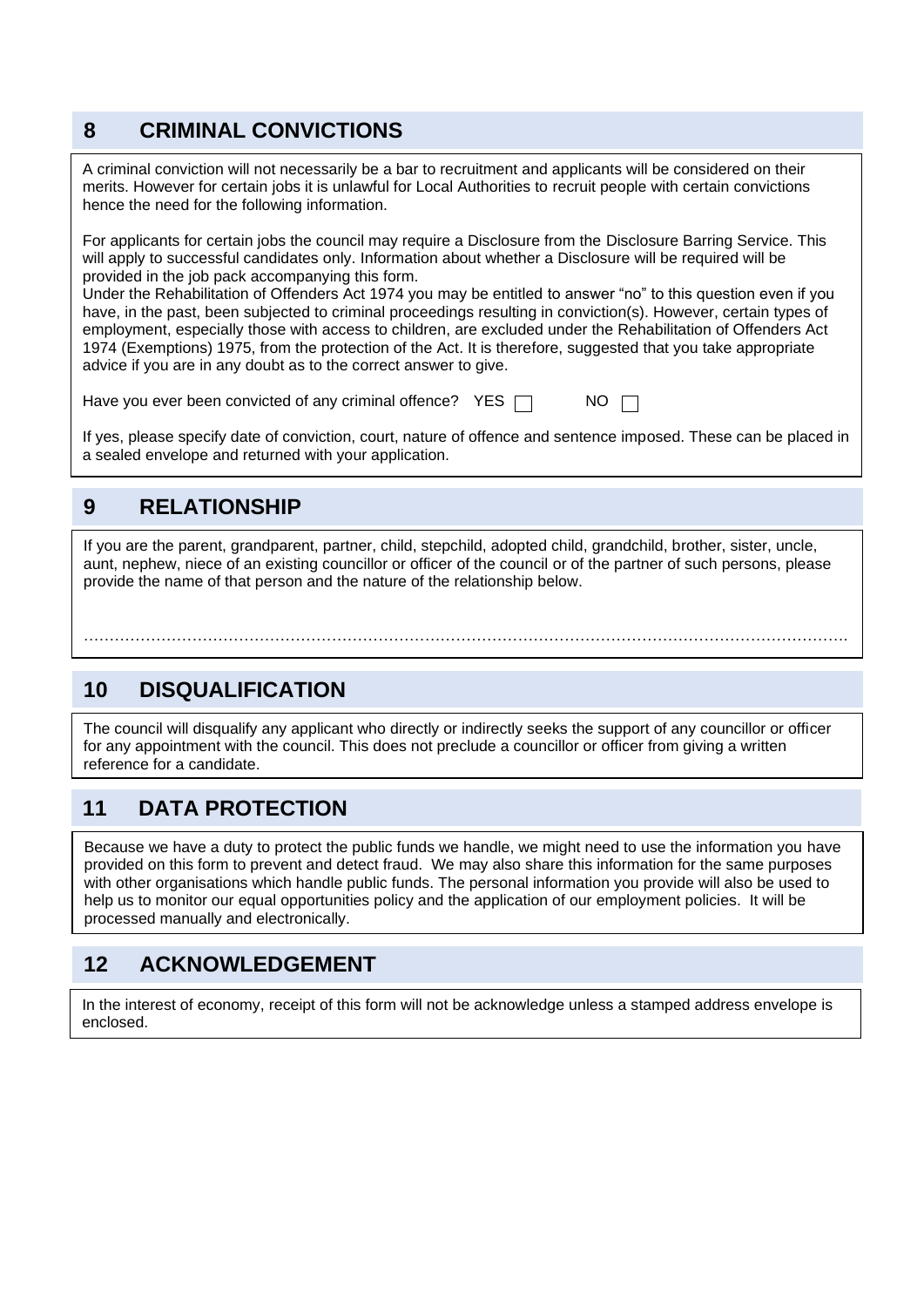#### **13 CONFIRMATION OF DETAILS**

The information you have provided should be complete and correct. Falsification of information on the form will result in your application not being pursued or your contract being terminated if you have already been appointed to the job.

I confirm that the details in this application are correct and complete. I agree that the data provided can be used as described in Section 11 above.

Signed:………………………………………………………………………….. Date:………………………………..

| This form should be returned to: Louise Close, |                                 |
|------------------------------------------------|---------------------------------|
|                                                | <b>Skipton Town Council</b>     |
|                                                | Town Hall, High Street          |
|                                                | <b>SKIPTON, North Yorkshire</b> |
|                                                | <b>BD23 1FD</b>                 |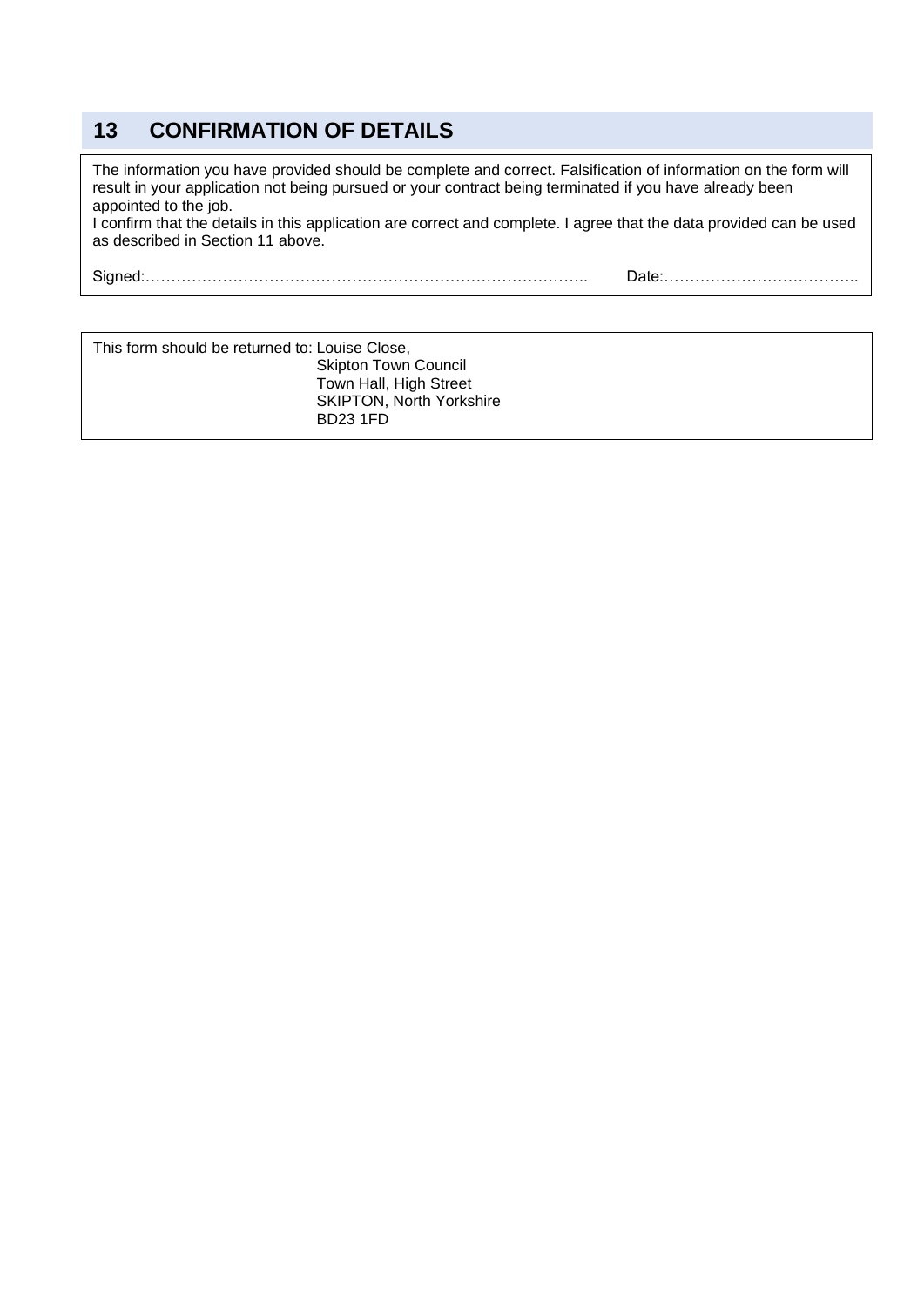

# **PERSONAL INFORMATION SHEET**

Skipton Town Council is committed to equality of opportunity. Skipton Town Council will not discriminate on grounds such as sex, age, marital status, sexuality, race, colour, disability, religion, politics or social origin.

This information will be separated from your application form and held in confidence for use in monitoring the effectiveness of our Equal Opportunity Policy. The monitoring information may be stored electronically.

#### **JOB DETAILS**

Title of post for which applied:

To help us monitoring our advertising, please indicate how you learnt of this vacancy e.g. newspaper (name of publication), word of mouth, other (please give details)

………………………………………………………………………………………………………………………………….

#### **ETHNIC ORIGIN**

*Please tick as appropriate* 

| <b>MIXED RACE</b><br><b>WHITE</b><br>White and Black Caribbean<br><b>British</b><br>$\bullet$<br>White and Black African<br><b>Irish</b><br>$\bullet$<br>$\bullet$<br>White and Asian<br>Any other white background<br>Any other mixed background<br>ASIAN OR ASIAN BRITISH<br>Indian<br>$\bullet$<br><b>BLACK OR BLACK BRITISH</b><br>Pakistani<br>$\bullet$<br>Caribbean<br>Bangladeshi<br>$\bullet$<br>African<br>Any other Asian background<br>$\bullet$<br>Any other Black background<br>CHINESE OR OTHER ETHNIC GROUPS<br>Chinese<br>$\bullet$<br>Other (please specify)<br>$\bullet$ |
|---------------------------------------------------------------------------------------------------------------------------------------------------------------------------------------------------------------------------------------------------------------------------------------------------------------------------------------------------------------------------------------------------------------------------------------------------------------------------------------------------------------------------------------------------------------------------------------------|
|---------------------------------------------------------------------------------------------------------------------------------------------------------------------------------------------------------------------------------------------------------------------------------------------------------------------------------------------------------------------------------------------------------------------------------------------------------------------------------------------------------------------------------------------------------------------------------------------|

#### **DISABILITY**

The Equality Act states that a person has a disability for the purpose of the Act if he/she has a physical or mental impairment which has a substantial and long term adverse effect on his/her ability to carry out normal day-to-day activities.

| I declare that I have a disability | Yes | No. |
|------------------------------------|-----|-----|
|                                    |     |     |

If yes, it would be helpful to know the nature of your disability: